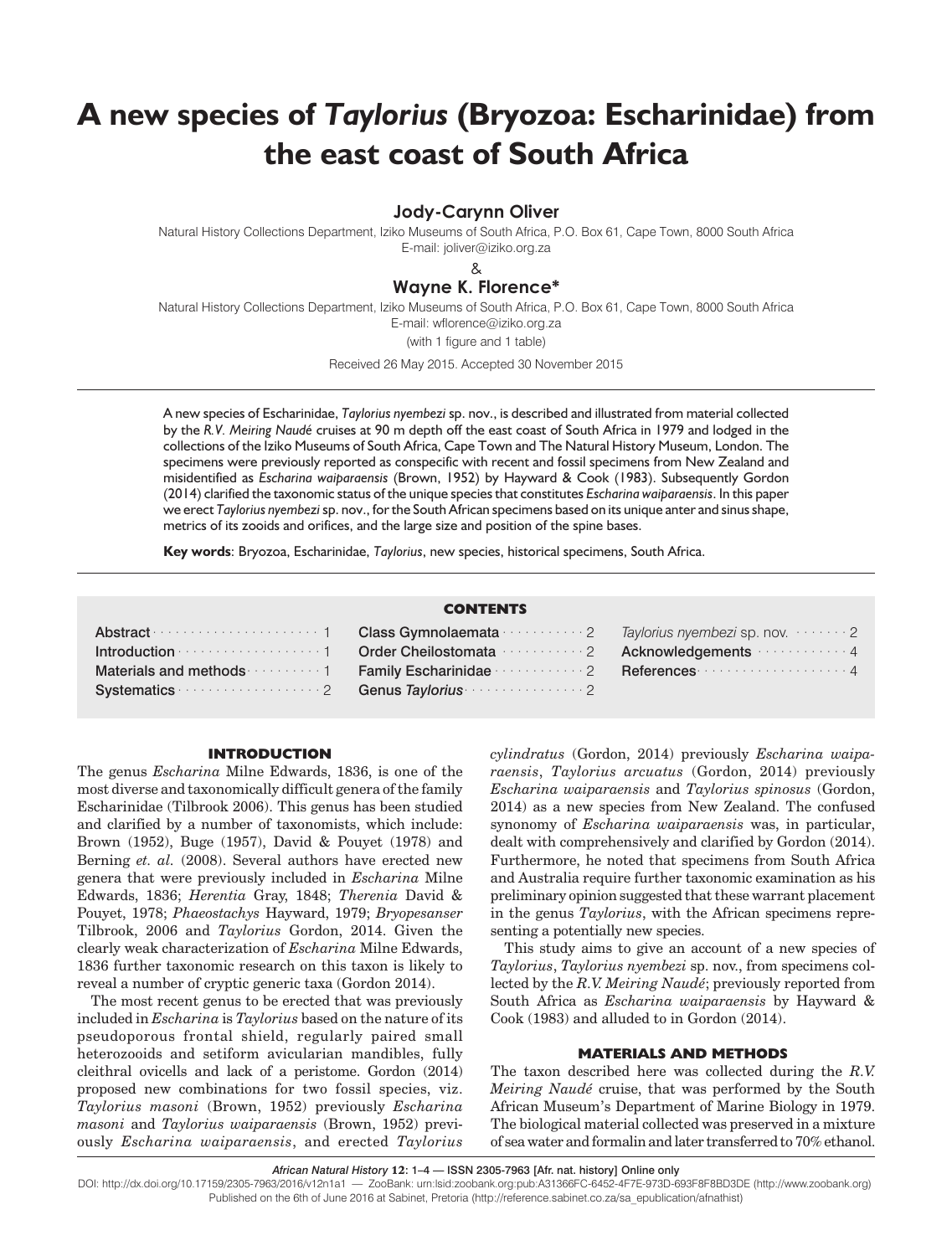The material was sub-sampled and later bleached in a weak 5% NaOCl (domestic bleach) solution in order to remove all debris and organic material. The sub-sampled specimen was left to dry in a ventilated chamber for 24 hours and then studied by scanning electron microscopy using a JEOL-5200 SEM. Measurements of the morphological features of the relevant specimen were made using an optical eyepiece micrometer; taken mostly in the zone of astogenetic repetition and given in the text as the observed range and mean (the latter in brackets). Measurements (in  $\mu$ m) are given in the text for the following characters: autozooid length (ZL) and width (ZW), orifice length (OL) and width (OW), and anter length (AntL). Mean sinus to OL ratio (SOLR), which is a diagnostic feature for the taxon reported here,was calculated for selected *Taylorius* species using the following equation:

$$
SOLR = \frac{(OL) - (AntL)}{(OL)}
$$

Holotype and paratype specimens were assigned for historical specimens lodged in the collections of the Natural History Collections Department, Iziko Museums of South Africa, Cape Town, and The Natural History Museum, London, respectively. The taxonomic opinion and classification expressed below is based on the most recent opinion of Gordon (2014).

### **SYSTEMATICS**

Class **GYMNOLAEMATA** Allman 1856 Order **CHEILOSTOMATA** Busk 1852 Suborder **NEOCHEILOSTOMINA** d'Hondt 1985 Superfamily **SCHIZOPORELLOIDEA** Jullien 1882 Family **ESCHARINIDAE** Tilbrook 2006

#### Genus **Taylorius** Gordon, 2014

Type species: *Taylorius cylindratus* Gordon, 2014

### **Taylorius nyembezi sp. nov.**

Fig. 1 A–F

### Etymology

*nyembezi* (isiXhosa) – tear; named for the characteristically teardrop-shaped sinus.

#### Material examined

*Holotype*: SAMC-A026610, SM239 – Eastern Cape, South Africa (32°14.8'S 29°00.8'E), depth 90 m, collected by the *R.V. Meiring Naudé*, 25 June 1979.

*Paratypes*: NHMUK – 1983.11.5.56., SM239 – Eastern Cape, South Africa (32°14.8'S 29°00.8'E), depth 90 m, collected by the *R.V. Meiring Naudé*, 25 June 1979; NHMUK – 1983.11.5.66., SM164 – Eastern Cape, South Africa (33°04.6'S 28°06,6'E), depth 90 m, collected by the *R.V. Meiring Naudé*, 26 May 1978.

#### **Description**

Colony encrusting, forming small, unilaminar, irregular patches. Autozooids broad and flat, rounded distally, weakly elongate-rectangular, occasionally wider mid-length or proximally [ZL 720–880 (794), ZW 440–640 (514)]; interzooidal boundaries indicated by a smooth, narrow, non-porous strip around the zooids. Frontal shield weakly convex, granular, with numerous relatively close spaced pseudopores; areolar-septular pores mostly absent, occasionally 1–2 per zooid along lateral margin. Orifice with distinct transversely D-shaped anter that is wider than long [OL 160–200 (178), OW 120–160 (140)]; sinus longer than wide with distal corners curving inwards and proximal end rounded; proximal margin of anter, upon which denticled condyles are set, slopes upwards towards the sinus opening, with lateral corners deeply notched; four equally sized large spine bases present with one shorter pair of spines positioned distally and larger pair positioned mediolaterally on either side of orifice. Small, paired, lateral-oral avicularia present at level of sinus; slightly oval-shaped with complete crossbar. One ovicell present; at the growing edge; ooecium appearing as a low bulge, the exterior skeletal surface cryptocystal, granular, imperforate; orifice distorted. Mural communication pores set low in lateral walls inset in buttressed recesses; distal transverse wall with 1–3 large multiporous septula. Ancestrula not seen in examined material.

#### **Remarks**

*Taylorius nyembezi* sp. nov. was first reported from South Africa as *Escharina waiparaensis* (Brown, 1952) by Hayward & Cook (1983). These authors noted that the South African specimens were interesting in that they were the only representation of *E. waiparaensis* outside of New Zealand, where this species was reported from the Miocene (Brown 1952) and Pliocene (Brown 1954), and as extant from Three Kings Islands, New Zealand, by Powell (1967). Hayward & Cook (1983) remarked that the specimens were 'identical' to the recent specimens (BMNH 1964.8.12.59C, 59D) reported by Powell (1967), which presumably they had examined. Subsequently Gordon (2014) erected six new species (*viz.*, *Taylorius arcuatus*, *T. cylindratus*, *T. incognitus*, *T. masoni*, *T. spinosus*, *T. waiparaensis*) for the same recent specimens of the New Zealand material and together with the fossil species erected a new genus (*viz. Taylorius*). Gordon (2014) noted that the South African material reported by Hayward & Cook (1983) is potentially a new species with placement in *Taylorius*.

*Taylorius nyembezi* sp. nov. is most similar to *T*. *waiparaensis*, *T*. *arcuatus* and *T*. *cylindratus*. *T*. *nyembezi* differs from *T. waiparaensis* (see Figures 10H, 11A–C in Gordon 2014) in colony form, which is encrusting in the former and bilamellar-foliaceous in the latter, as well as in the metrics of zooids and orifices (see Table 1). The anter shape of *T. arcuatus, T. cylindratus* and *T. nyembezi* are all very similar, but the most obvious features distinguishing the latter is its relative long sinus (i.e. it is longer relative to total orifice length), the shape of the proximal margin of the anter (seen unequivocally with SEM) and the large size and position of the spine bases (see Figure 10F and G in Gordon 2014). These characters appear to have usefulness in species discrimination within *Taylorius*. No measurements were done on the ooecium and female orifice of *T. nyembezi*, as the colony was fragmented, and only one ovicell was observed towards the growing edge. These unique characters are considered sufficient to warrant erecting *T*. *nyembezi* as a new species.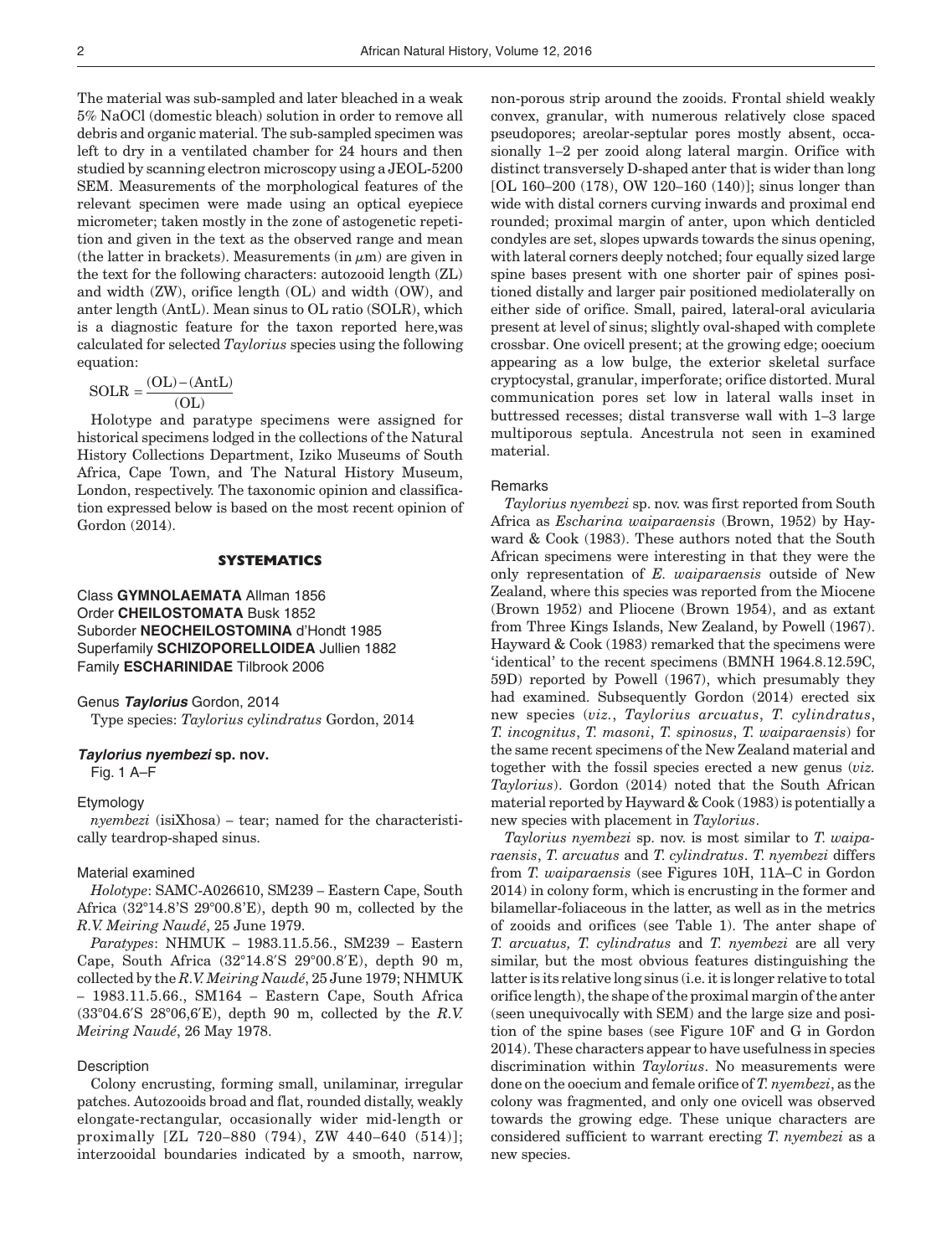

**Fig. 1**. Taylorius nyembezi sp. nov., SAMC-A026610, holotype, from SM 239, Eastern Cape South Africa: **A**, part of the encrusting colony showing arrangement of autozooids; **B**, Autozooid; **C**, autozooid orifice with associated spine bases, setiform avicularia, sinus and condyles; **D**, operculum with pitted frontal surface; **E**, arrangement of oral spines; **F**, ooecium and maternal orifice; **G**, oval avicularium with complete crossbar; **H**, multiporous mural septulum.